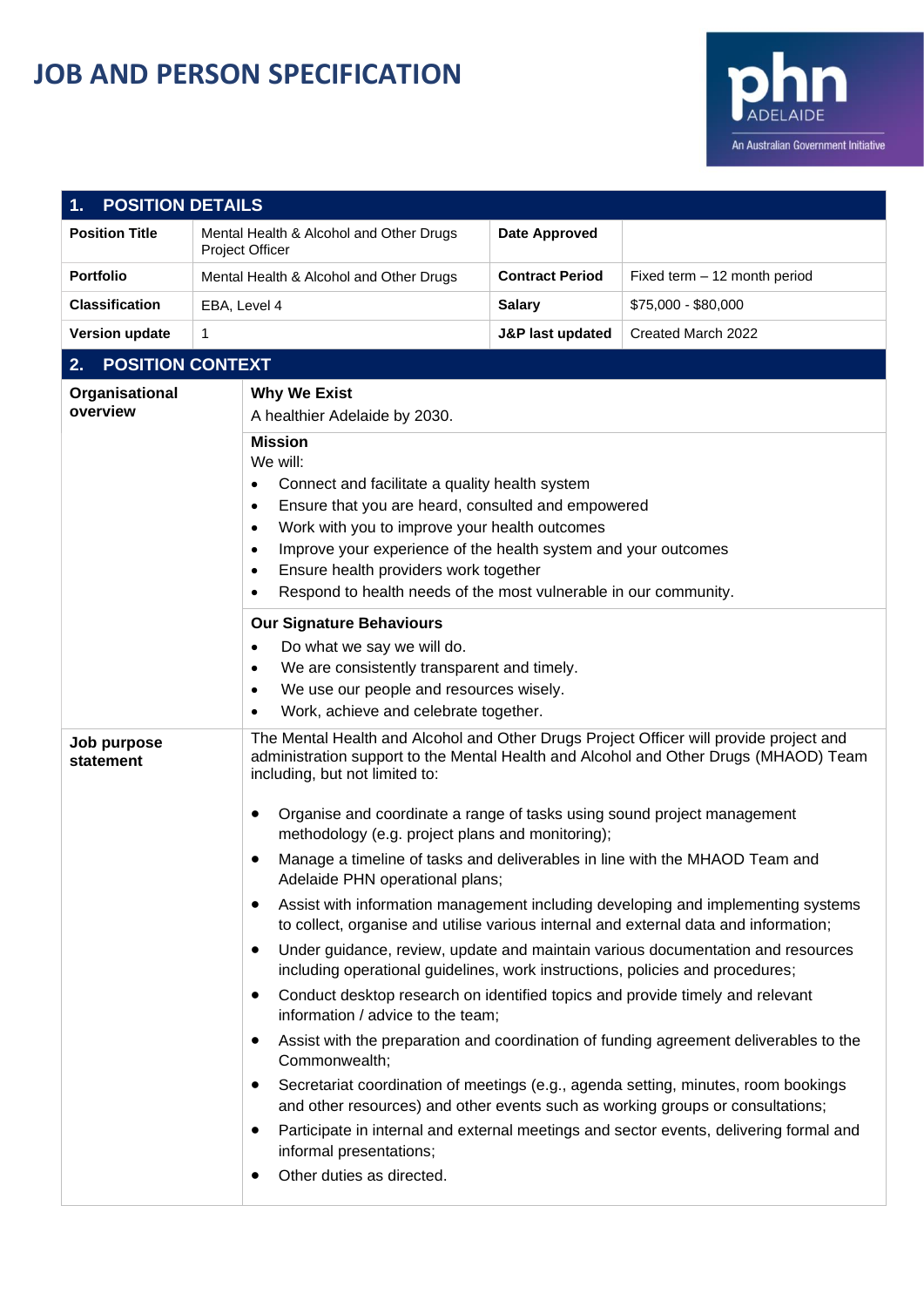| <b>Reporting/working</b>                    | Reports to:                                                                                                                                                                                                                                                                                                                                     |  |  |  |  |
|---------------------------------------------|-------------------------------------------------------------------------------------------------------------------------------------------------------------------------------------------------------------------------------------------------------------------------------------------------------------------------------------------------|--|--|--|--|
| relationships                               | Executive Manager Mental Health and Alcohol and Other Drugs                                                                                                                                                                                                                                                                                     |  |  |  |  |
| <b>Special conditions</b>                   | Some out of hours' work may be required.<br>$\bullet$                                                                                                                                                                                                                                                                                           |  |  |  |  |
|                                             | Intrastate and interstate travel may be necessary.<br>$\bullet$                                                                                                                                                                                                                                                                                 |  |  |  |  |
|                                             | Appointment is made subject to ongoing satisfactory screening and criminal history<br>$\bullet$<br>checks.                                                                                                                                                                                                                                      |  |  |  |  |
|                                             | Must hold and maintain a current Driver's Licence & insurance.<br>$\bullet$                                                                                                                                                                                                                                                                     |  |  |  |  |
|                                             | Must be able to use own vehicle (reimbursement of kms costs made in accordance<br>$\bullet$<br>with the ATO).                                                                                                                                                                                                                                   |  |  |  |  |
|                                             | Adelaide PHN is a smoke free workplace.<br>$\bullet$                                                                                                                                                                                                                                                                                            |  |  |  |  |
|                                             | Participate in Performance Review & Development process every 6 months.<br>$\bullet$                                                                                                                                                                                                                                                            |  |  |  |  |
| <b>ESSENTIAL MINIMUM CAPABILITIES</b><br>3. |                                                                                                                                                                                                                                                                                                                                                 |  |  |  |  |
| <b>Skills and abilities</b>                 | Demonstrated ability and skills in project coordination, including project planning,<br>$\bullet$<br>execution (e.g. management of outputs and outcome) and project management<br>methodologies.<br>Strategic, analytical, problem solving and planning skills.<br>٠                                                                            |  |  |  |  |
|                                             | Strong communication skills both verbal and written and ability to communicate with a<br>$\bullet$<br>range of stakeholders (internal and external).                                                                                                                                                                                            |  |  |  |  |
|                                             | Excellent interpersonal skills and ability to develop and maintain strong collaborative<br>$\bullet$<br>partnerships and create harmonious working relationships.                                                                                                                                                                               |  |  |  |  |
|                                             | Ability to cope positively with ambiguity and changing priorities in a dynamic work<br>٠<br>environment.                                                                                                                                                                                                                                        |  |  |  |  |
|                                             | Ability to be self-directed and demonstrate high-level time management skills.<br>$\bullet$<br>High-level information technology skills and strong working knowledge of Microsoft<br>٠<br>Office.                                                                                                                                               |  |  |  |  |
| <b>Attributes</b>                           | A sense of humour.<br>$\bullet$<br>Behavioural flexibility.                                                                                                                                                                                                                                                                                     |  |  |  |  |
|                                             | ٠<br>Positive, proactive, solution focussed and can-do attitude.<br>$\bullet$                                                                                                                                                                                                                                                                   |  |  |  |  |
|                                             | Capacity to work both autonomously and in a team environment.                                                                                                                                                                                                                                                                                   |  |  |  |  |
|                                             | Able to work under pressure.<br>$\bullet$                                                                                                                                                                                                                                                                                                       |  |  |  |  |
| <b>Experience</b>                           | Project work in a mental health / AOD/ community services / not for profit setting.<br>$\bullet$<br>Creating and overseeing project plans / schedules.<br>$\bullet$<br>Meeting deadlines and producing complex project reports.<br>$\bullet$<br>Presenting and implementing report findings in collaboration with team members and<br>$\bullet$ |  |  |  |  |
|                                             | other internal stakeholders.<br>Proficiency with SharePoint is an advantage.<br>$\bullet$                                                                                                                                                                                                                                                       |  |  |  |  |
| Knowledge                                   | Knowledge of primary mental health and alcohol and other drug sectors; including<br>$\bullet$<br>population health and social determinants of health (desirable).<br>Understanding of the role of PHNs or other commissioning organisations like the NHS<br>$\bullet$<br>or DHS.                                                                |  |  |  |  |
| Qualifications                              | Appropriate tertiary qualifications in public health/social science/health science/allied<br>$\bullet$<br>health/project management or relevant experience.                                                                                                                                                                                     |  |  |  |  |